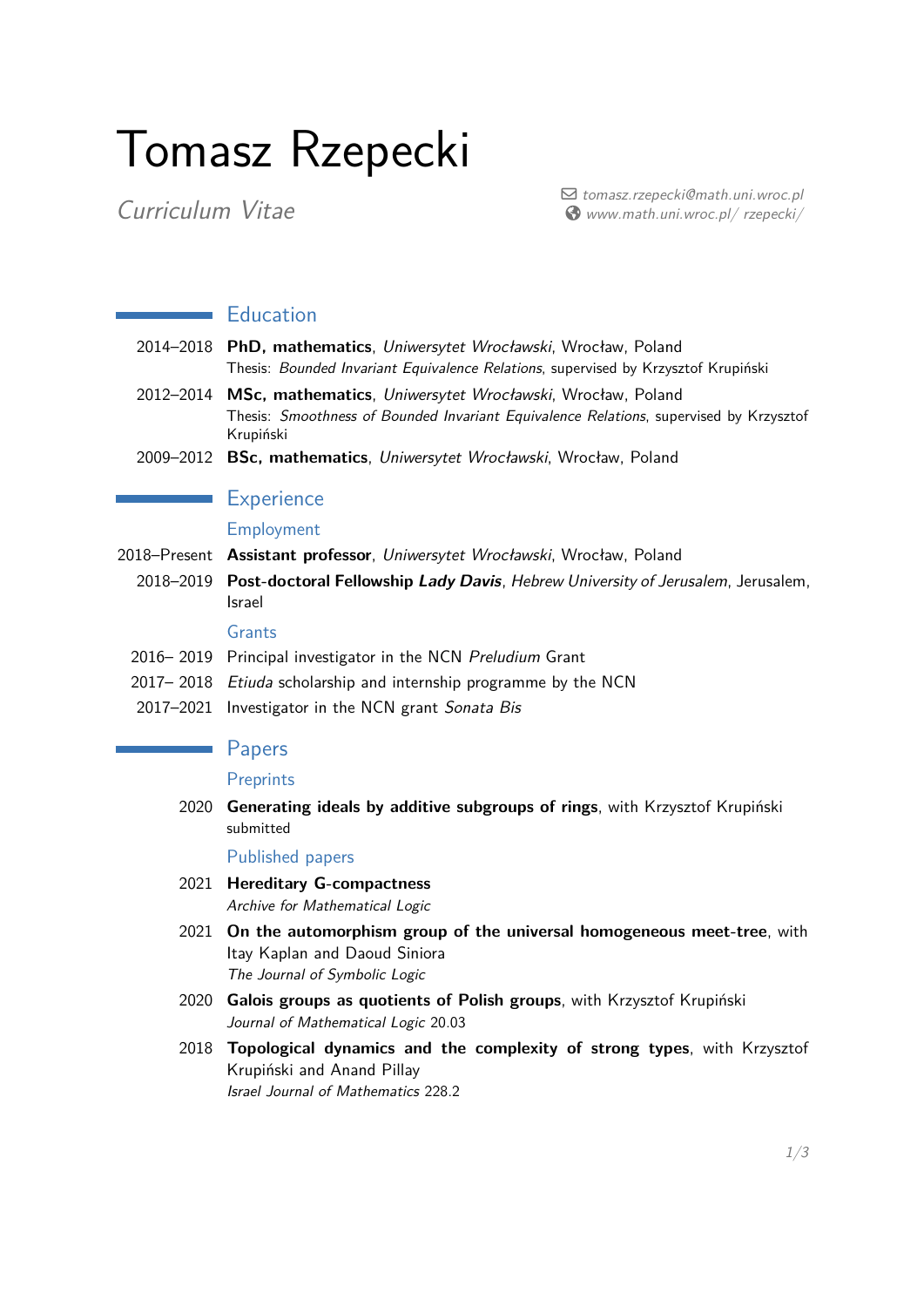#### 2018 **Equivalence relations invariant under group actions** *The Journal of Symbolic Logic* 83.2

2016 **Smoothness of bounded invariant equivalence relations**, with Krzysztof Krupiński

*The Journal of Symbolic Logic* 81.1

Conferences and workshops

#### Plenary talks

- December **Generic tuples and free groups**, *22nd Colloquiumfest*, AV ČR, Praha, Czechia 2019
- September **Strong type spaces as quotients of Polish groups**, *Neostability theory*, CMO, 2018 Oaxaca, Mexico
- September **Model-theoretic Galois groups as quotients of Polish groups**, *Set theoretic &* 2017 *Topological methods in Model Theory*, ISI, Tezpur, India
- May 2016 **When do closed classes imply closedness?**, *Antalya Algebra Days XVIII*, Nesin Mathematical Village, Şirince, Turkey
- July 2015 **Topological dynamics and the complexity of strong types II**, *Neostability theory*, CMO, Oaxaca, Mexico
- August 2014 **Smoothness of bounded invariant equivalence relations**, *Classification Theory Workshop*, NIMS, Daejeon, Korea

#### Invited session talks

- September **Teoria modeli a przestrzenie Banacha i dynamika topologiczna**, *Jubileuszowy* 2019 *Zjazd Matematyków Polskich w stulecie PTM*, Kraków, Poland
- September **Linear orders, cyclic orders and hereditary G-compactness**, *Joint meeting*, 2018 Uniwersytet Wrocławski, Wrocław, Poland

#### Contributed talks

- July 2017 **Model Theory, Topological Dynamics and Descriptive Set Theory**, *11th Panhellenic Logic Symposium*, European Cultural Center of Delphi, Delphi, Greece
- August 2015 **Topological dynamics and invariant equivalence relations**, *Logic Colloquium 2015*, University of Helsinki, Helsinki, Finland

#### Selected seminar talks

May 2018 **Strong types, Polish groups and topological dynamics**, *+972 Seminar*, University of Haifa, Haifa, Israel

#### Conferences and workshops without talks

- June 2019 *Model Theory of Valued Fields and Applications*, WWU, Münster, Germany.
- April 2018 *Set Theory, Model Theory and Applications*, BGU, Eilat, Israel.
- January– *Théorie des modèles, Combinatoire et Corps Valués*, IHP, Paris, France. March 2018
- June/July *Model Theory*, Wrocław and Będlewo, Poland. 2017